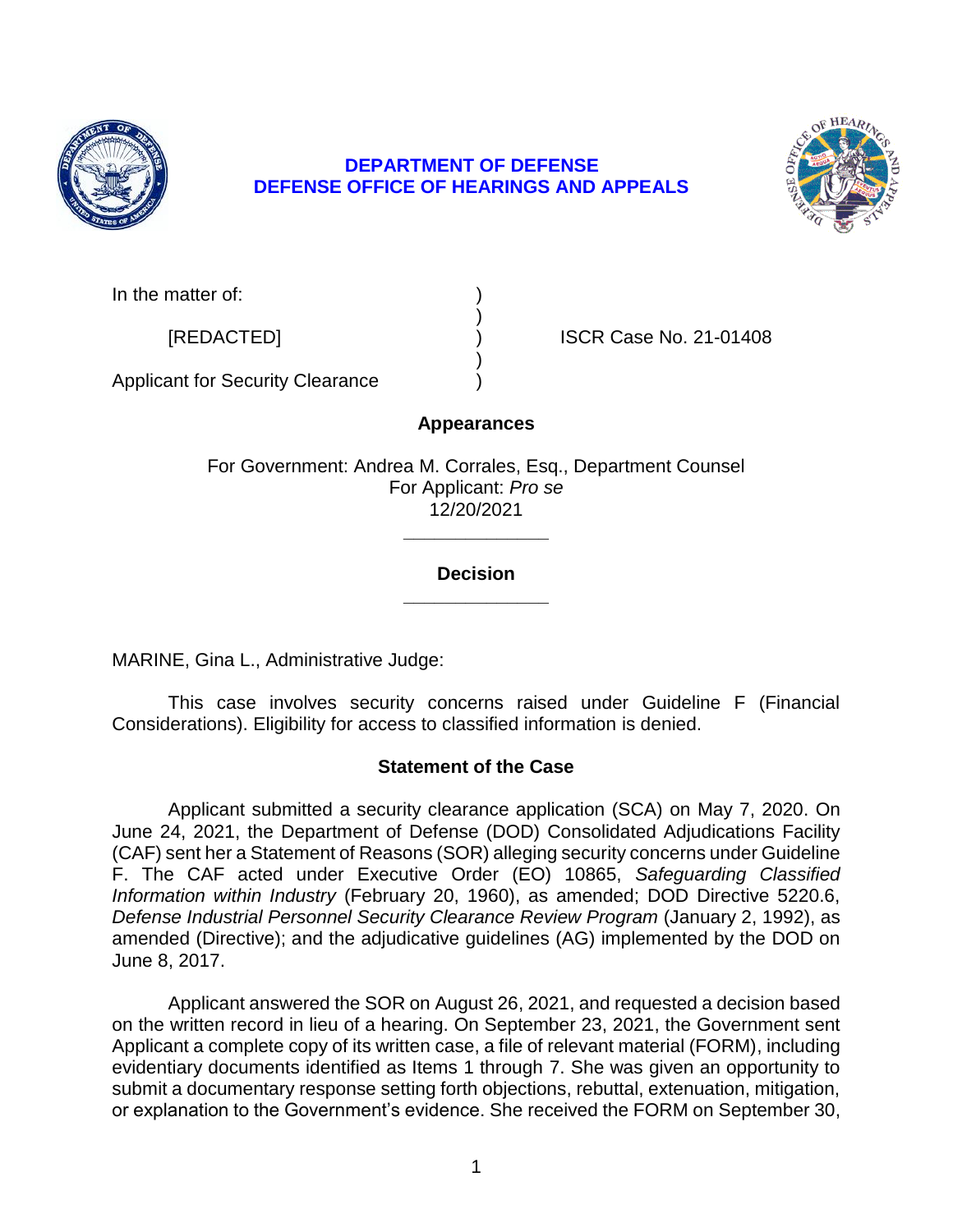2021, and did not respond to the FORM or object to the Government's evidence. The case was assigned to me on December 2, 2021. On December 6, 2021, I reopened the record to afford Applicant the opportunity to update the record. On December 13, 2021, I contacted Applicant by phone and left a voicemail message to follow up. I did not receive any response from Applicant. I closed the record on December 14, 2021.

#### **Evidentiary Matters**

 Applicant's SOR answer included documents that I admitted into evidence as Applicant Exhibits (AE) A and B. Items 1 and 2 contain the pleadings in the case. Items 3 through 7 are admitted into evidence. Item 7 was not authenticated as required by Directive ¶ E3.1.20. However, I conclude that Applicant waived any objection to Item 7. The Government included in the FORM a prominent notice advising Applicant of her right to object to the admissibility of Item 7 on the ground that it was not authenticated. Applicant was also notified that if she did not raise an objection to Item 7 in her response to the FORM, or if she did not respond to the FORM, she could be considered to have waived any such objection, and that Item 7 could be considered as evidence in her case. Applicant did not respond to the FORM or object to Item 7.

### **Findings of Fact**

 Applicant, age 37, is a single mother of three children, ages 15, 16, and 18. She has never been married. She attended community college from May through August 2019. She has been employed as a custodian by a defense contractor since March 2020. This is her first application for a security clearance. (Item 3)

 The SOR alleged 30 delinquent debts totaling \$51,008, including 25 medical accounts totaling \$35,570; one \$11,606 federal social security administration (SSA) account; and four consumer accounts totaling \$3,832. In her SOR answer, Applicant admitted each alleged debt. (Items 1, 2)

Applicant attributed the medical debts alleged in SOR  $\P\P$  1.a through 1.t, 1.y, and 1.aa through 1.dd to expenses she incurred to treat a medical condition when she did not have health insurance. She did not have health insurance during periods when she worked for employers who did not offer health insurance. During her June 2020 security plan with the help of a state Medicaid program she found. She anticipated that all of her medical debt would be resolved within two years. In her SOR answer, she asserted that she set up a payment plan to resolve the issue. She did not offer documentary proof of clearance interview, she expressed an intent to resolve her medical debts via a payment that plan or any payments made. (Item 2; Item 7 at 1-2)

Applicant attributed the SSA debt alleged in SOR ¶ 1.w to an alleged overpayment of social security benefits that she received while unemployed. During her 2020 interview, Applicant acknowledged that she received a letter from the SSA indicating that she was overpaid, but disagreed because she did not know how or why she would have been overpaid. She planned to investigate the matter. She intended to pay the debt if it was determined that she did, in fact, owe the SSA for overpayment. In her SOR answer, she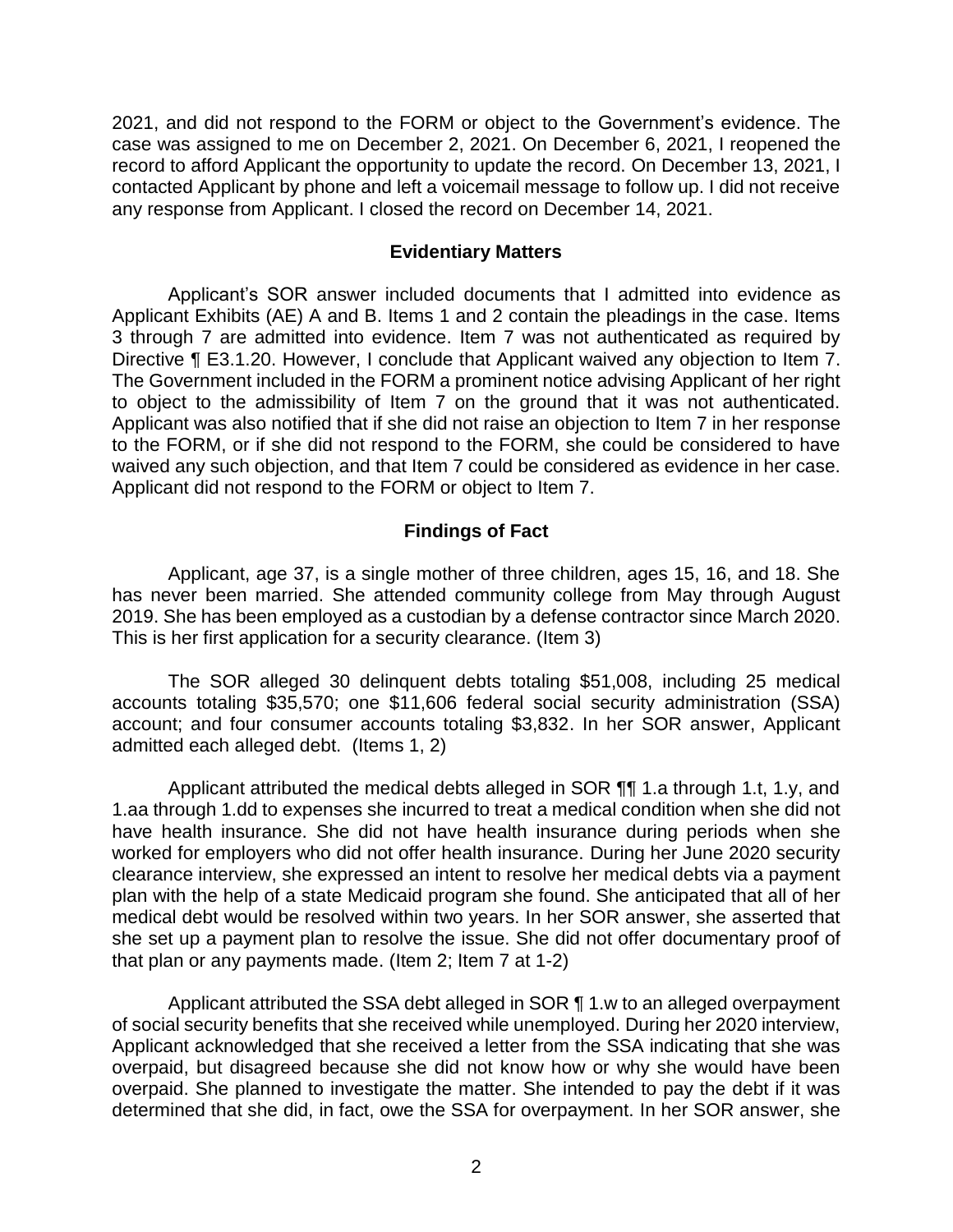asserted that she set up a payment plan to resolve the issue. She did not offer documentary proof of that plan or any payments made. (Item 2; Item 7 at 2)

 The debts alleged in SOR ¶¶ 1.u (\$1,236) and 1.v (\$949) are two credit-card accounts that Applicant had through the same company. She opened them to pay for expenses during periods of unemployment. They both became delinquent in November 2019 and were charged off in April 2020. In her SOR answer, Applicant stated that she set up payment plans to resolve the debts. She provided documentary proof of the arrangement she made with the creditor in August 2021 to resolve the debt alleged in SOR ¶ 1.u, but not of any payments she made pursuant to that arrangement. She did not offer documentary proof of either a plan or any payments made towards the debt alleged in SOR ¶ 1.v. (AE A; Item 2; Item 4 at 6; Item 7 at 2)

 Applicant incurred the utility debt alleged in SOR ¶ 1.x (\$1,395) during a period when she was either unemployed or underemployed. During her 2020 interview, Applicant expressed an intent to contact the creditor to set up a payment plan. In her SOR answer, she provided documentary proof of the payment plan she arranged with the creditor in August 2021 to resolve this debt. However, she did not offer documentary proof of any payments made pursuant to that plan. (AE B; Item 2; Item 7 at 2)

 Applicant borrowed the funds alleged in SOR 1.z (\$252) via a payday loan to pay bills during a period when she was unemployed. She made a few payments on the loan before she defaulted on it. During her 2020 interview, she did not express a specific plan to pay this debt, but indicated that she intended to continue making progress on satisfying all of her then delinquent debts, which included this loan. In her SOR answer, she asserted: "There was no information on this company," and did not offer a plan to resolve this debt. (Item 2; Item 7 at 2)

 Applicant's SCA revealed instability in her employment history, including five periods of unemployment and extended periods of part-time employment between January 2010 and March 2020. Her unemployment appeared to have been involuntary in all but one instance. The record did not indicate the reason that she worked on a part- time basis, rather than full time. During her June 2020 security clearance interview, Applicant described her financial situation as improving because of her new job, which not only provided her with steady employment but also a higher salary. She expressed an intent to continue taking positive steps toward satisfying her debts. (Item 3; Item 7 at 2)

 Applicant reported monthly expenses totaling \$1,650 on her February 2021 personal financial statement. Based on the year-to-date salary reported on her February 2021 pay stub, Applicant's take-home pay averaged approximately \$2,119 per month. The pay stub indicated that her salary varied each pay period. The record did not indicate her previous salary or expense history, or whether she had any financial counseling. Applicant's June 2021 credit report revealed that she opened two credit-card accounts in 2020, with \$300 and \$800 credit limits and balances of \$171 and \$496, respectively. Both were in good standing. (Item 6 at 12-13).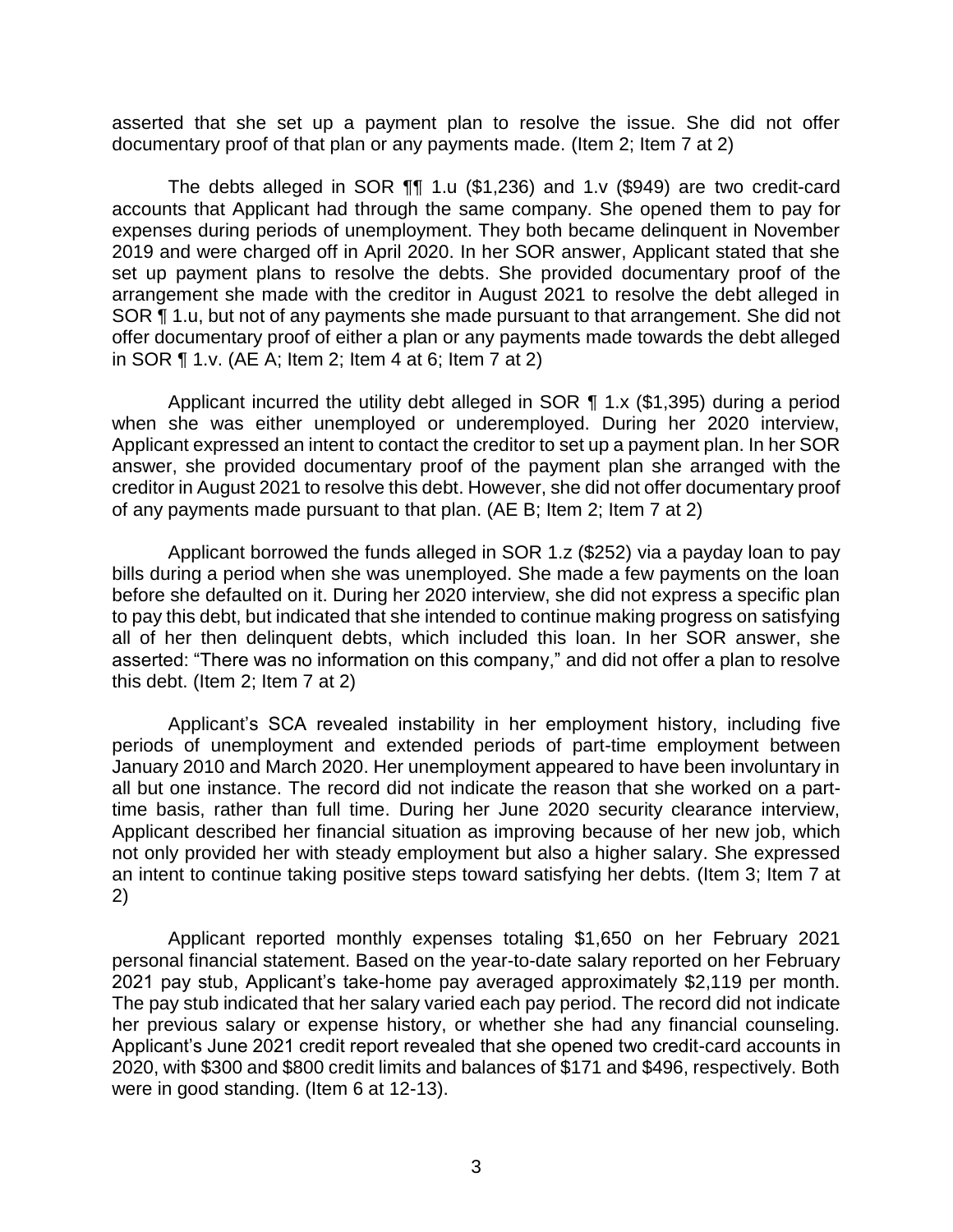#### **Policies**

 "[N]o one has a 'right' to a security clearance." (*Department of the Navy v. Egan*, 484 U.S. 518, 528 (1988)). As Commander in Chief, the President has the authority to "control access to information bearing on national security and to determine whether an individual is sufficiently trustworthy to have access to such information." (*Egan* at 527). The President has authorized the Secretary of Defense or his designee to grant applicants eligibility for access to classified information "only upon a finding that it is clearly consistent with the national interest to do so." (EO 10865 § 2)

 Eligibility for a security clearance is predicated upon the applicant meeting the criteria contained in the AG. These guidelines are not inflexible rules of law. Instead, recognizing the complexities of human behavior, an administrative judge applies these guidelines in conjunction with an evaluation of the whole person. An administrative administrative judge must consider all available and reliable information about the person, judge's overarching adjudicative goal is a fair, impartial, and commonsense decision. An past and present, favorable and unfavorable.

 The Government reposes a high degree of trust and confidence in persons with access to classified information. This relationship transcends normal duty hours and endures throughout off-duty hours. Decisions include, by necessity, consideration of the possible risk that the applicant may deliberately or inadvertently fail to safeguard classified information. Such decisions entail a certain degree of legally permissible extrapolation about potential, rather than actual, risk of compromise of classified information.

 Clearance decisions must be made "in terms of the national interest and shall in no sense be a determination as to the loyalty of the applicant concerned." (EO 10865 § 7). Thus, a decision to deny a security clearance is merely an indication the applicant has not met the strict guidelines the President and the Secretary of Defense have established for issuing a clearance.

 Initially, the Government must establish, by substantial evidence, conditions in the personal or professional history of the applicant that may disqualify the applicant from being eligible for access to classified information. The Government has the burden of establishing controverted facts alleged in the SOR. (*Egan*, 484 U.S. at 531). "Substantial evidence" is "more than a scintilla but less than a preponderance." (*See v. Washington Metro. Area Transit Auth.*, 36 F.3d 375, 380 (4th Cir. 1994)). The guidelines presume a nexus or rational connection between proven conduct under any of the criteria listed therein and an applicant's security suitability. ISCR Case No. 15-01253 at 3 (App. Bd. Apr. 20, 2016). Once the Government establishes a disqualifying condition by substantial evidence, the burden shifts to the applicant to rebut, explain, extenuate, or mitigate the facts. (Directive ¶ E3.1.15). An applicant has the burden of proving a mitigating condition, and the burden of disproving it never shifts to the Government. (ISCR Case No. 02-31154 at 5 (App. Bd. Sep. 22, 2005))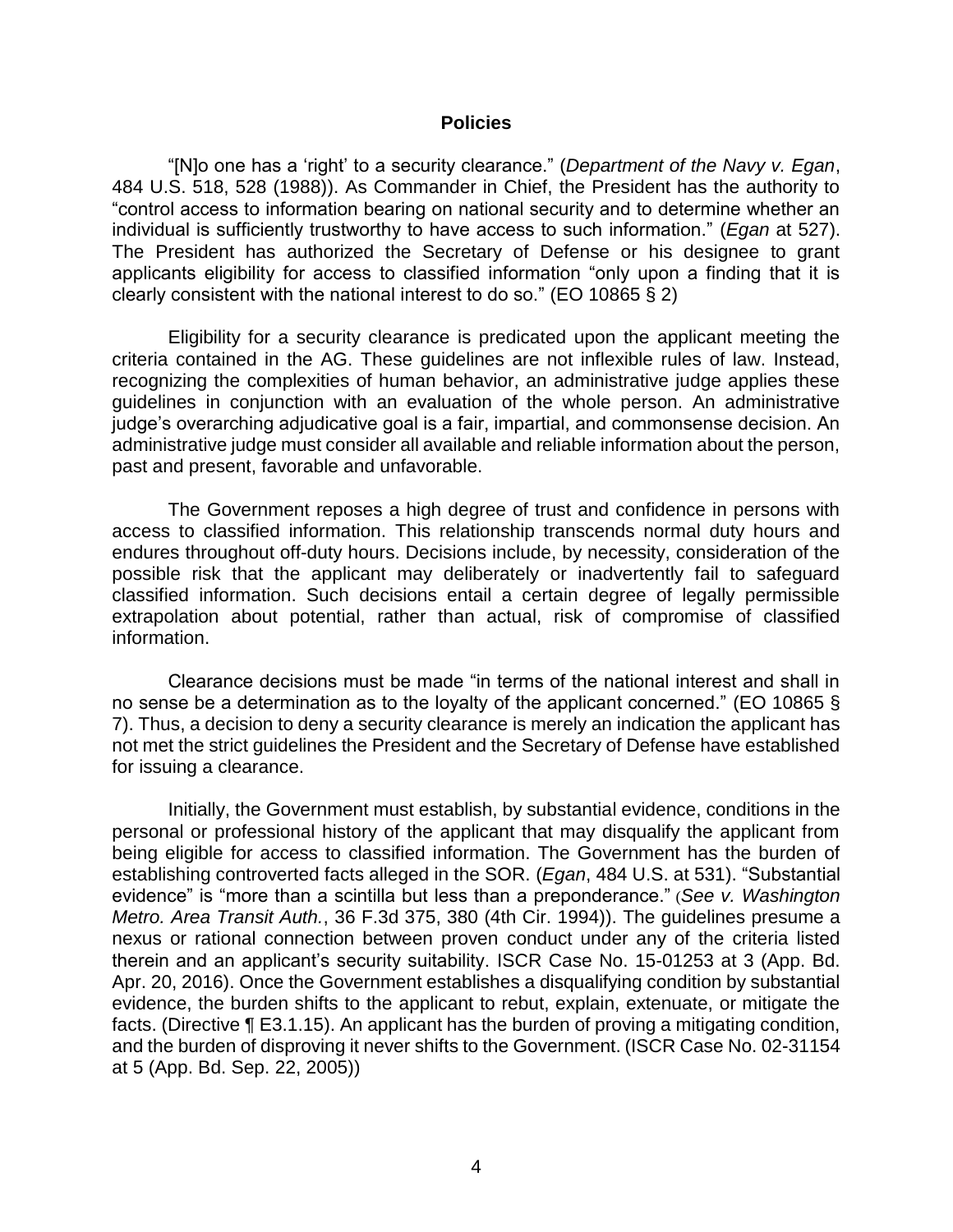with the national interest to grant or continue his security clearance." (ISCR Case No. 01- 20700 at 3 (App. Bd. Dec. 19, 2002)). "[S]ecurity clearance determinations should err, if An applicant "has the ultimate burden of demonstrating that it is clearly consistent they must, on the side of denials." (*Egan*, 484 U.S. at 531; AG ¶ 2(b))

### **Analysis**

### **Guideline F: Financial Considerations**

The concern under this guideline is set out in AG ¶ 18:

Failure to live within one's means, satisfy debts, and meet financial obligations may indicate poor self-control, lack of judgment, or unwillingness to abide by rules and regulations, all of which can raise questions about an individual's reliability, trustworthiness, and ability to protect classified or sensitive information. Financial distress can also be caused or exacerbated by, and thus can be a possible indicator of, other issues of personnel security concern such as excessive gambling, mental health conditions, substance misuse, or alcohol abuse or dependence. An individual who is financially overextended is at greater risk of having to engage in illegal or otherwise questionable acts to generate funds . . . .

 This concern is broader than the possibility that a person might knowingly compromise classified information to raise money. It encompasses concerns about a person's self-control, judgment, and other qualities essential to protecting classified information. A person who is financially irresponsible may also be irresponsible, unconcerned, or negligent in handling and safeguarding classified information. (ISCR Case No. 11-05365 at 3 (App. Bd. May 1, 2012))

 The record establishes the following two disqualifying conditions under this guideline: AG ¶ 19(a) (inability to satisfy debts); and AG ¶ 19(c) (a history of not meeting financial obligations).

 Having considered all of the factors set forth in AG ¶ 20 that could mitigate the concern under this guideline, I find the following relevant:

AG ¶ 20(a): the behavior happened so long ago, was so infrequent, or occurred under such circumstances that it is unlikely to recur and does not cast doubt on the individual's current reliability, trustworthiness, or good judgment;

AG ¶ 20(b): the conditions that resulted in the financial problem were largely beyond the person's control (e.g., loss of employment, a business clear victimization by predatory lending practices, or identity theft), and the downturn, unexpected medical emergency, a death, divorce or separation, individual acted responsibly under the circumstances; and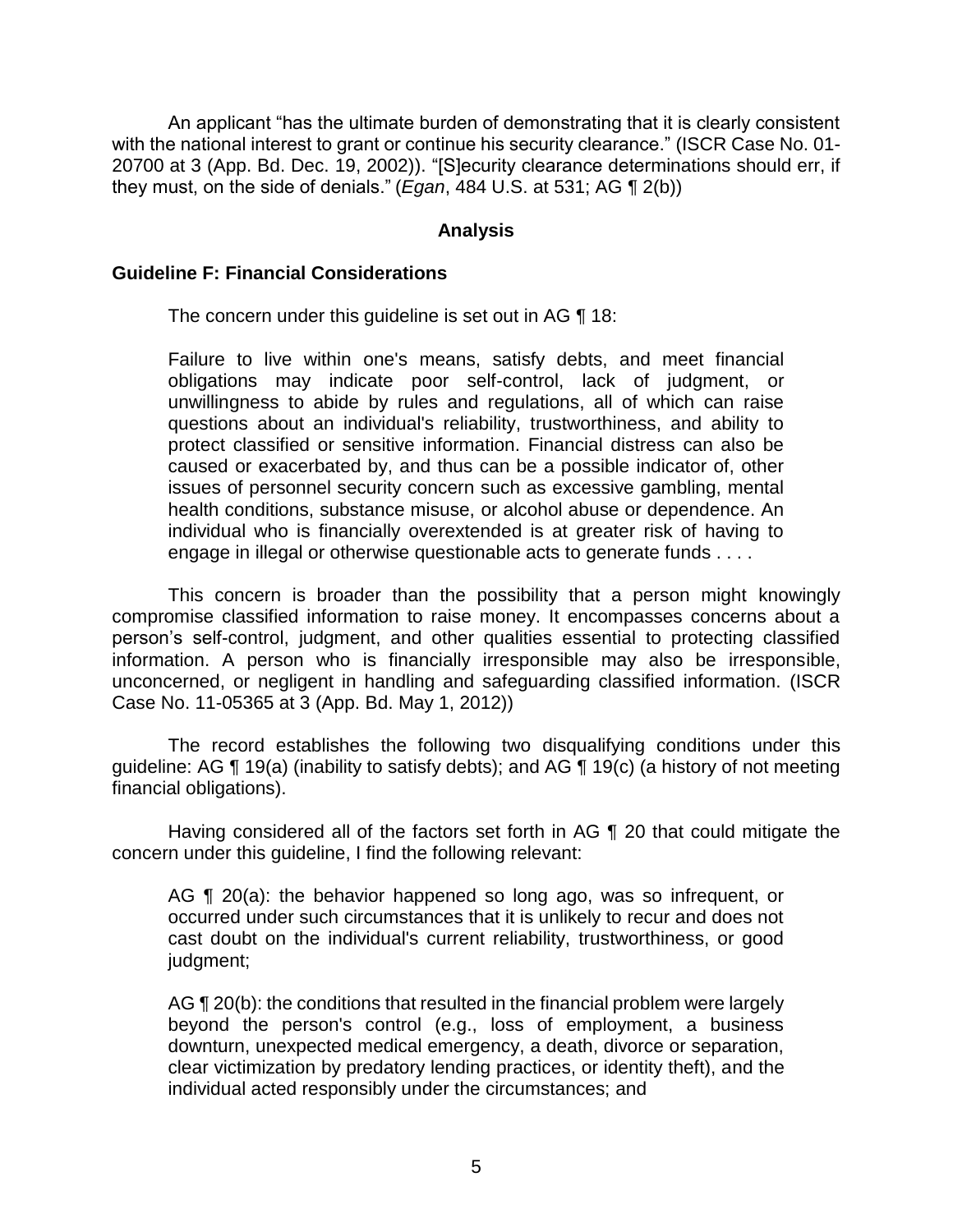AG ¶ 20(d): the individual initiated and is adhering to a good-faith effort to repay overdue creditors or otherwise resolve debts.

 Applicant's delinquent debts appear to have largely resulted from circumstances beyond her control. I considered that they consist primarily of medical expenses. However, because she did not provide sufficient documentary evidence to support her claims, she failed to meet her burden to establish mitigation under either AG  $\P$  20(a), (b), or (d). I credit her with the arrangements she made to resolve the debts alleged in SOR ¶¶ 1.u and 1.x. However, without documentary proof, I am unable to conclude that she made any payments pursuant to the plans. Similarly, without documentary proof of the other alleged payment plans and the payments she made pursuant to those plans or otherwise, I am unable to conclude that she initiated and is adhering to the good-faith efforts to resolve her debts or that she otherwise acted responsibly to address her debts. There is also insufficient evidence for me to conclude that she is able to repay her debts and that her indebtedness is not likely to recur. Thus, I find that Applicant has not mitigated the Guideline F concerns at this time.

## **Whole-Person Analysis**

Under AG ¶ 2(c), the ultimate determination of whether the granting or continuing of national security eligibility is clearly consistent with the interests of national security must be an overall common sense judgment based upon careful consideration of the adjudicative guidelines, each of which is to be evaluated in the context of the whole person. An administrative judge should consider the nine adjudicative process factors listed at AG  $\P$  2(d):

(1) the nature, extent, and seriousness of the conduct; (2) the circumstances surrounding the conduct, to include knowledgeable participation; (3) the frequency and recency of the conduct; (4) the individual's age and maturity at the time of the conduct; (5) the extent to which participation is voluntary; (6) the presence or absence of rehabilitation and other permanent behavioral changes; (7) the motivation for the conduct; (8) the potential for pressure, coercion, exploitation, or duress; and (9) the likelihood of continuation or recurrence.

and I have considered the factors in AG  $\P$  2(d). After weighing the disqualifying and mitigating conditions under Guideline F, and evaluating all the evidence in the context of the whole person, I conclude that Applicant has not mitigated the security concerns raised by her delinquent debts. Accordingly, Applicant has not carried her burden of showing that it is clearly consistent with the national interest to grant her eligibility for access to I have incorporated my comments under Guideline F in my whole-person analysis, classified information.